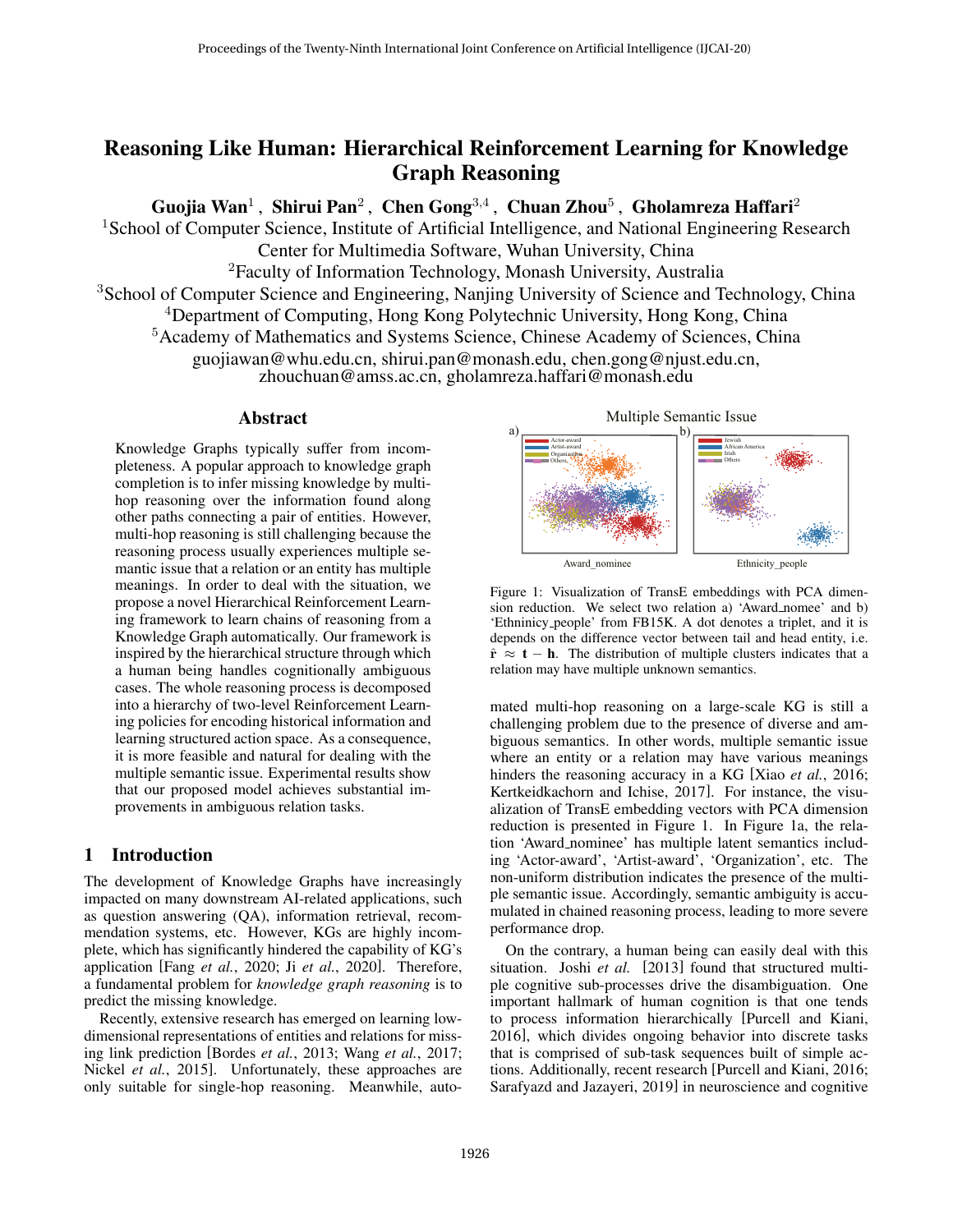science revealed that a human being resolves the ambiguous information of casual inference by hierarchical reasoning.

Inspired by the above observations, we formulate the mechanism of hierarchical reasoning process as Hierarchical Reinforcement Learning (HRL). HRL works on decomposing the entire problem into sub-problems, i.e, HRL splits each action into sub-actions. Some previous works have shown that not only it tackles the dimensionality curse problem [Barto and Mahadevan, 2003], but it also successfully models hierarchical decision making in robotic systems[Colin *et al.*, 2016]. By learning each sub-action of multi-hop reasoning, the agent can also learn the latent semantics of a relation through chains of reasoning. Therefore, the HRL formulation enables training an agent wtih high expressive policy networks to address the multiple semantic issue.

More recently, several RL-based KGR models have emerged as promising approaches to infer paths linking two entities in a KG [Xiong *et al.*, 2017; Das *et al.*, 2018; Shen *et al.*, 2018; Das *et al.*, 2018]. However, these approaches simply model every action in a uniform decision space. Less consideration has been given to the investigation of the hierarchical structure of knowledge reasoning process. In particular, these methods exhibit performance decrease in the tasks where multiple semantic issue exists.

In this paper, we develop a novel Hierarchical Reinforcement Learning framework, Reasoning Like Human (RLH), to imitate the thought pattern of human for applying multi-hop reasoning on knowledge graphs. By emulating hierarchical decision making, our model enables to learn chains of reasoning paths over a KG automatically. To be specific, HRL decomposes each step of reasoning into a high-level policy for encoding historical information and a low-level policy for learning to identify relation clusters. In the high-level policy, the agent trained by our model allows to encode and transfer historical information by a Gated recurrent unit (GRU). In the low-level policy, the agent follows the paradigm of hierarchical decision making, learning the concepts of relation clusters at different level of granularity. Lastly, we design a joint training method for effectively optimizing the parameters of our model. Our contributions are summarized as flows:

- We address the multiple semantic issue where a relation in knowledge graph has different meanings on multi-hop knowledge graph reasoning, which is an essential but rarely studied problem.
- We propose a novel Hierarchical Reinforcement Learning framework, Reasoning Like Human (RLH), to deal with the multiple semantic issue. The proposed model consists of a high-level policy and a low-level policy, decomposing the macro-actions into simpler sub-tasks, leading to learn the latent semantics of each relation.
- We conduct extensive experiments on three knowledge graph completion benchmarks. The results show that our model achieves competitive performance. Most importantly, our model significantly outperforms other approaches on the queries suffering from more multiple semantic issue.

## 2 Related Work

Knowledge Graph Reasoning. Recent developments in the field of KG have led to a renewed interest in knowledge graph reasoning. From its early days, the focus of knowledge graph reasoning has been on building systems based on symbolic logical rules [McCarthy, 1960; Quinlan, 1990]. Rule-based approaches are accurate, but suffer from poor generalization and huge complexity. Recently, *knowledge graph embedding* approaches largely superseded them [Wang *et al.*, 2017]. These methods learn topological connection information and associate entities and relations into low dimensional continuous vector spaces [Bordes *et al.*, 2013; Yih *et al.*, 2011; Dettmers *et al.*, 2018; Ye *et al.*, 2018; Nickel *et al.*, 2015]. Then, a score function or an decoder is defined to rank the target query objects with only single hop reasoning, which is a black-box system that lacks interpretability for users.

Multi-Hop Reasoning. Due to the limitations of interpretability, researchers have recently proposed multi-hop path-based approaches, such as random walks [Lao *et al.*, 2011] through a sequence of reasoning chain, further improving performance in knowledge graph completion (KGC) tasks. Unfortunately, the approaches are still computationally expensive to access the entire graph in memory. Neural LP [Yang *et al.*, 2017] is proposed to learn logical rules that can be trained in a end-to-end framework with gradientbased learning. It introduces a differential rule learning system using operators defined in TensorLog [Cohen, 2016]. Although differentiable memory allows end-to-end training, it costs expensive computation resources due to accessing the entire memory.

Deep Reinforcement Learning Reasoning. Recently, deep reinforcement learning has achieved great success in many artificial intelligence problems [Silver *et al.*, 2016]. RL shows great potential to model reasoning systems on a KG. DeepPath [Xiong *et al.*, 2017] is the first RL-based multi-hop reasoning approach for KGR. Das *et al.* [2018] further improves DeepPath by 1) avoiding pre-trained information, 2) encoding historical information using LSTM. Then, Shen *et al.* [2018] adopts Monte Carlo Tree Search (MCTS) to deal with the issue of sparse rewards to improve the efficiency of RL reasoning. However, the previous multi-hop reasoning approaches rarely consider the hierarchical structure of action space.

## 3 Definitions and Notations

The notation table is shown in Table 1. Then, several key definitions are given as follows.

Definition 1 (Knowledge Graph). *A Knowledge Graph is a directed graph*  $G = (\mathcal{E}, \mathcal{R}, U)$ *, where*  $\mathcal E$  *is a set of entities,* R *is a set of relations, and* U *is a set of edges.*  $e \in \mathcal{E}$  *is an entity.*  $r \in \mathcal{R}$  *is a relation.*  $u \in U$  *is an edge*  $(e_o, r, e_t)$  *that points the head entity* h *to the tail entity* t*.*

Definition 2 (Knowledge Graph Reasoning). *Given a query among three cases*  $(h, r, ?)$ *,*  $(?, r, t)$ *,*  $(h, ?, t)$ *, Knowledge Graph Reasoning aims to predict the missing element of* ?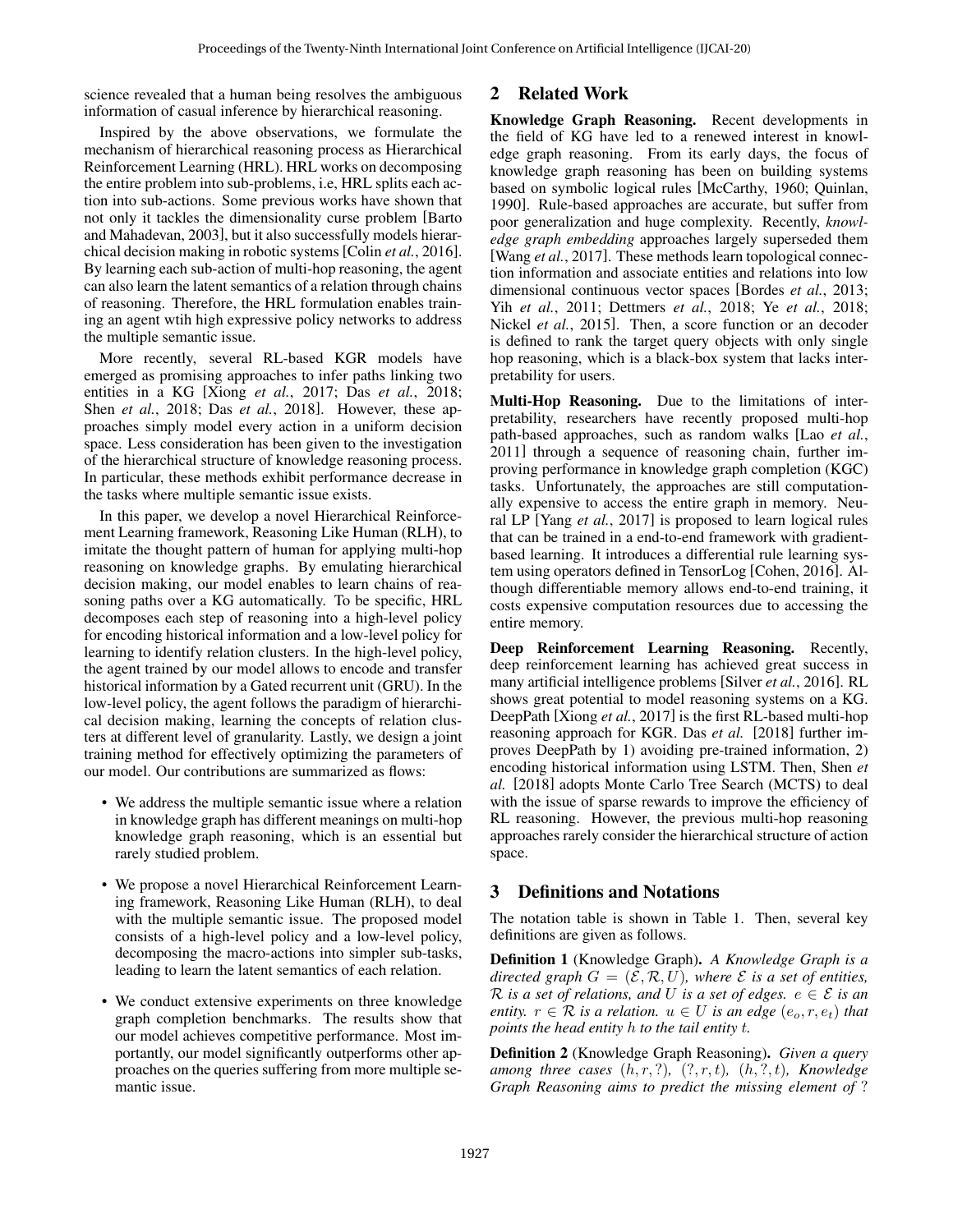| <b>Symbol</b>                   | <b>Meaning</b>                                                                                                                                                                                                                                                                                                                                                                                                                                                                                                                                                              | <b>Symbol</b>    | <b>Meaning</b>    | Input Query: (Trum                                                                                                                                                                                               |
|---------------------------------|-----------------------------------------------------------------------------------------------------------------------------------------------------------------------------------------------------------------------------------------------------------------------------------------------------------------------------------------------------------------------------------------------------------------------------------------------------------------------------------------------------------------------------------------------------------------------------|------------------|-------------------|------------------------------------------------------------------------------------------------------------------------------------------------------------------------------------------------------------------|
| $\overline{\mathcal{E}}$        | Entity set                                                                                                                                                                                                                                                                                                                                                                                                                                                                                                                                                                  | $\epsilon$       | Entity            | The a                                                                                                                                                                                                            |
| $\overline{\mathcal{R}}$        | <b>Relation</b> set                                                                                                                                                                                                                                                                                                                                                                                                                                                                                                                                                         | $\,r$            | Relation          |                                                                                                                                                                                                                  |
| $e_0$                           | Source entity                                                                                                                                                                                                                                                                                                                                                                                                                                                                                                                                                               | $e_t$            | Target entity     |                                                                                                                                                                                                                  |
| $\overline{G}$                  | $\overline{KG}$                                                                                                                                                                                                                                                                                                                                                                                                                                                                                                                                                             | U                | Edge set          | Trum                                                                                                                                                                                                             |
| $\overline{S}$                  | State set                                                                                                                                                                                                                                                                                                                                                                                                                                                                                                                                                                   | $\boldsymbol{s}$ | <b>State</b>      |                                                                                                                                                                                                                  |
| $\overline{\mathcal{A}}$        | Action set                                                                                                                                                                                                                                                                                                                                                                                                                                                                                                                                                                  | $\it a$          | Action            | fsHresrdent-<br>New York                                                                                                                                                                                         |
| $\overline{R}$                  | Reward                                                                                                                                                                                                                                                                                                                                                                                                                                                                                                                                                                      | $\gamma$         | Reward factor     |                                                                                                                                                                                                                  |
| $\pi$                           | High-level policy                                                                                                                                                                                                                                                                                                                                                                                                                                                                                                                                                           | $\theta$         | Parameters        |                                                                                                                                                                                                                  |
| $\tau$                          | High-level trajectory                                                                                                                                                                                                                                                                                                                                                                                                                                                                                                                                                       | $h_t$            | History vector    | the USA                                                                                                                                                                                                          |
| $\epsilon$                      | Low-level trajectory                                                                                                                                                                                                                                                                                                                                                                                                                                                                                                                                                        | $\mu$            | Low-level policy  | <b>Unselected</b> action                                                                                                                                                                                         |
| $\phi$                          | <b>Transition function</b>                                                                                                                                                                                                                                                                                                                                                                                                                                                                                                                                                  | Φ                | The set of $\phi$ | High Lev                                                                                                                                                                                                         |
| $\boldsymbol{c}$                | Sub-action                                                                                                                                                                                                                                                                                                                                                                                                                                                                                                                                                                  | $\sigma$         | Sigmoid function  | Path instances:<br>Trump Bornin New York                                                                                                                                                                         |
|                                 | We denote a vector using a bold letter, e.g. $e$ corresponding to $e$                                                                                                                                                                                                                                                                                                                                                                                                                                                                                                       |                  |                   | Trump WorkAt White Hou:                                                                                                                                                                                          |
| $e_{k+1}$                       | Table 1: Annotation table<br>through a k-hop reasoning path $e_1 \stackrel{r_1}{\longrightarrow} e_2 \stackrel{r_2}{\longrightarrow} \cdots \stackrel{r_k}{\longrightarrow}$                                                                                                                                                                                                                                                                                                                                                                                                |                  |                   | Fig<br>and decides to<br>pectation of re                                                                                                                                                                         |
| <b>Example:</b><br>the $US$ .   | Given (Trump, is President, ?), a possible 2-hop<br>reasoning path is $Trump \stackrel{WorkAt}{\longrightarrow} WhiteHouse \stackrel{LocatedIn}{\longrightarrow}$                                                                                                                                                                                                                                                                                                                                                                                                           |                  |                   | hierarchical po<br>servation and n<br>maximum leng<br>that has an attra                                                                                                                                          |
|                                 | Definition 3 (Markov Decision Process). A Markov decision<br>process is a 4-tuple $(S, A, P_a, R_a)$ . Here S is a finite set of<br>states, A is a finite set of actions (alternatively, $A_s$ is the finite<br>set of actions available from state s), $P_a(s, s') = Pr(s_{t+1} =$<br>$s' s_t = s, a_t = a$ is the probability that action a in state s<br>at time t will lead to state s' at time $t + 1$ , $R_a(s, s')$ is the<br>immediate reward (or expected immediate reward) received<br>after transitioning from state $s$ to state $s'$ , due to the action $a$ . |                  |                   | sult is obtained<br>To apply the<br>pose a hierarch<br>for RL-based r<br>ically shows a<br>action, the age<br>the most prom<br>concepts to hy                                                                    |
| <b>Remark:</b><br>$P(s' s,a)$ . | The RL is formulated as a MDP. At each stage<br>in the sequence stages, the agent observes an environment's<br>state $s$ , contained in a finite set $S$ , and executes an action $a$<br>selected from a finite, non-empty set, $A_s$ , of admissible ac-<br>tions. The agent receives an immediate reward having ex-<br>pected value $R(s, a)$ , and the state transition probabilities                                                                                                                                                                                    |                  |                   | vironment, the<br>erarchical struc<br>hierarchically<br>Hence the mul<br>posed into mor<br>hierarchical po                                                                                                       |
|                                 | <b>Definition 4</b> (Hierarchical Reinforcement Learning). Hierar-<br>chical Reinforcement Learning is formulated as a semi-MDP<br>$(S, A, P_a, R_{a, \Phi})$ , where $P_a(s, s') = Pr(s_{t+1} = s' s_t)$<br>$s, a_t = a) \prod_{i=1}^{K-1} \Pr(\phi_{i+1}   \Phi_i)$ . $\Phi$ is a transition function<br>space to describe $K$ stages transiting inside the action $a$ .<br>Each $\phi$ is a sub-action of a. All of $\phi$ are relevant each other.                                                                                                                      |                  |                   | 4.2<br>High Le<br><b>Inform:</b><br>Reinforcement<br>teractions with<br>sequential expl<br>malized with th<br>elaborated belc                                                                                    |
| <b>Remark:</b><br>4<br>4.1      | HRL involves discrete-time and countable sub-<br>actions inside each action [Barto and Mahadevan, 2003].<br>HRL delegates the optimization of the total problem to sim-<br>pler sub-problems, in which knowledge can be transferred<br>across problems and in which component solutions can be<br>recombined to solve larger and more complicated problems.<br><b>Methodology</b><br><b>Overview of RLH</b>                                                                                                                                                                 |                  |                   | The<br>States.<br>$(e_{i-1}, r_i, e_i, e_t)$<br>last entity, $r_i$ de<br>is the target ent<br>all valid combi<br>the starting sta<br>a start state in<br>state of the ago<br>state captures t<br>tion, the agent |
|                                 |                                                                                                                                                                                                                                                                                                                                                                                                                                                                                                                                                                             |                  |                   |                                                                                                                                                                                                                  |
|                                 | A schematic overview of our proposed approach is presented<br>in Figure 2. For each query, the agent trained by our RL-<br>based reasoning approach predicts a reasoning path from the<br>source entity to the target entity. It observes the current state                                                                                                                                                                                                                                                                                                                 |                  |                   | Actions.<br>The<br>$(e_i, r_{i+1}, e_{i+1},$<br>entity $e_i$ in the<br>$\{e_o, e_1, \cdots, e_t\}$                                                                                                               |

Table 1: Annotation table

#### 4 Methodology

#### 4.1 Overview of RLH



Figure 2: Schematic illustration of RLH.

and decides to move to the next entity that has the highest expectation of reaching the target entity via our well-designed hierarchical policies. The agent alternates between such observation and movement until it reaches the target entity or the maximum length. The agent's trajectory is a reasoning chain that has an attractive property that explains how the query result is obtained from the inference system.

To apply the hierarchical cognition mechanism, we propose a hierarchical policy framework  $\Phi = \{\phi_1, \phi_2, \dots, \phi_k\}$ for RL-based reasoning. The right box of Figure 2 schematically shows a 3-layers hierarchical strategy. For each interaction, the agent observes an action space  $A$ , then it selects the most promising sub-action through  $\Phi$  from hypernymy concepts to hyponymy concepts. In a knowledge graph environment, the structure of the action space is generally a hierarchical structure. As a result, the complex action space is hierarchically decomposed into sub-tasks like a search tree. Hence the multiple semantics of the relation is also decomposed into more specific representation. The details about the hierarchical policy are in Section 4.2 and 4.3.

#### 4.2 High Level Policy for Encoding History Information

Reinforcement Learning train an agent to learn from the interactions with the environment derived from a KG through sequential exploration and exploitation. In a KG, RL is formalized with the quartuple  $(S, A, P, R)$ , whose elements are elaborated below.

**States.** The state  $s_i$  at step i is defined as a tuple  $(e_{i-1}, r_i, e_i, e_t)$ , where  $e_i \in \mathcal{E}$  is the current entity,  $e_{i-1}$  is the last entity,  $r_i$  denotes the relation between  $e_i$  and  $e_{i-1}$ , and  $e_t$ is the target entity.  $s_i \in S$ , where the state space S consists of all valid combination in  $\mathcal{E} \times \mathcal{R} \times \mathcal{E} \times \mathcal{E}$ . Given a pair  $(e_0, e_t)$ , the starting state is represented as  $('ST', 'ST', e_0, e_t)$ , where a start state indicator 'ST' was added to indicate the initial state of the agent. The final state is  $(e_{t-1}, r_t, e_t, e_t)$ . Each state captures the agent's position in the KG. After taking action, the agent will move to the next state.

**Actions.** The action space  $A_{s_i}$  for the state  $s_i$  =  $(e_i, r_{i+1}, e_{i+1}, e_t)$  is the set of outgoing edges of the current entity  $e_i$  in the KG, where  $A_{s_i} = \{(r, e) | (e_i, r, e) \in G, e \notin \mathcal{E}\}$  ${e_o, e_1, \dots, e_t}$ . Beginning with the source entity  $e_o$ , the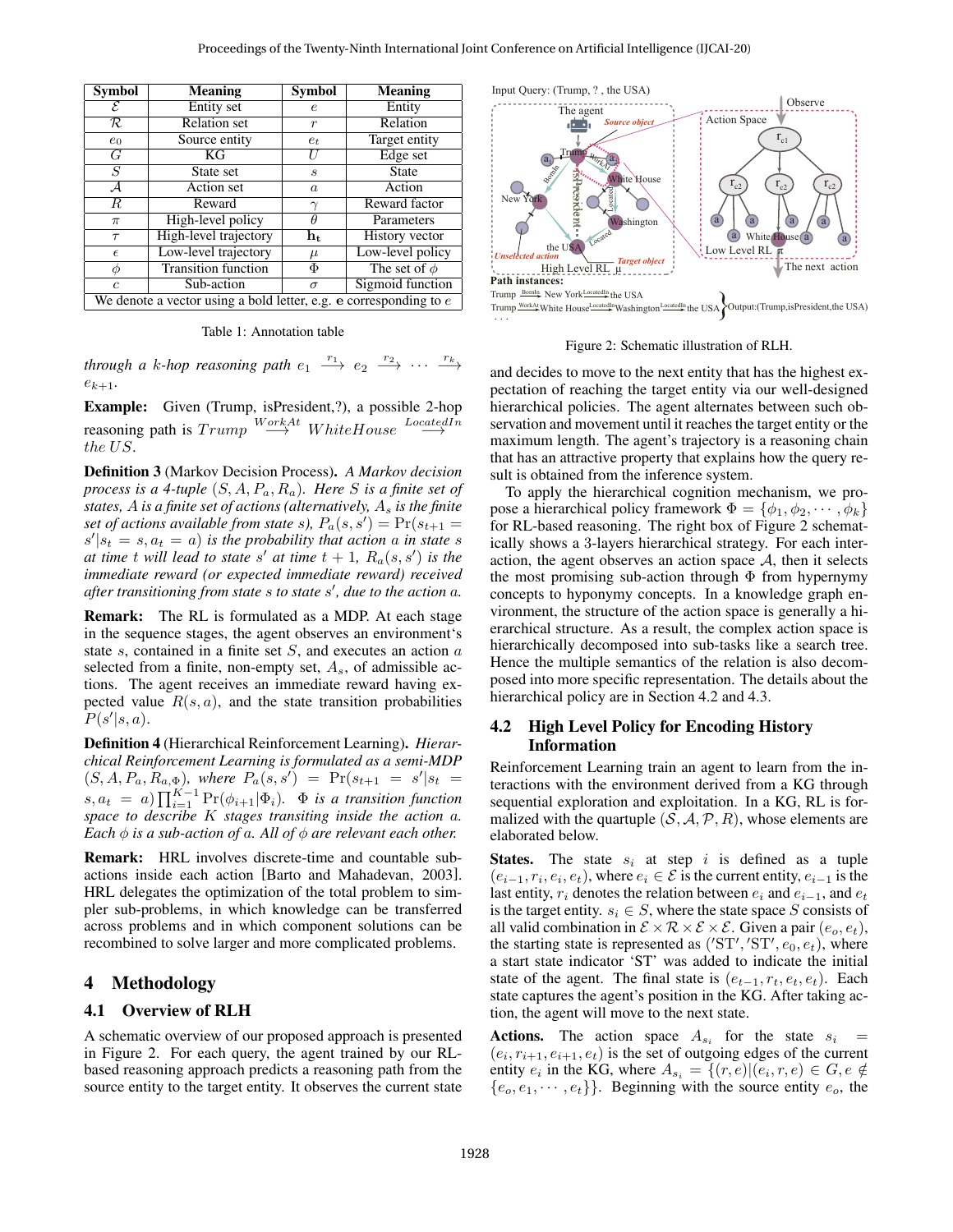| <b>Datasets</b> | ١EΙ   | ΙRΙ | <b>Triplets</b> | Tasks |
|-----------------|-------|-----|-----------------|-------|
| FB15K-237       | 14505 | 237 | 310116          | 20    |
| <b>NELL995</b>  | 75942 | 200 | 154231          | 12    |
| WN18RR          | 40903 | 18  | 141422          | 10    |

|  | Table 2: Datasets |
|--|-------------------|
|--|-------------------|

agent uses the policy network to predict the most promising path, and it then extends its path at each step until it reaches the target entity  $e_t$ .

**Transition.** The transition  $P$  is the state transition probability used to identify the probability distribution of the next state, which is defined as a map function:  $P : S \times A \rightarrow S$ . The policy network encodes the current state to output a probability distribution  $P(s_{i+1}|s_i, a_i)$ , where  $a_i \in A_{s_i}$ . In our RL framework, the transition strategy involves selecting the action with maximum probability in  $A_{s_i}$ .

**Policy.** We design a high-level policy network  $\mu(s, A)$  =  $P(a|s; \theta)$  based on deep learning to model the RL agent in a continuous space, where  $\theta$  is the neural network parameter. Considering that the agent needs to do sequential decision making, we introduce a history vector  $h_t$  to keep historical information in order to better guide the agent. Given a trajectory  $\tau$  at step t, the history vector is determined by the last history  $h_{t-1}$  and the last state  $s_{t-1}$ , where  $\mathbf{s_{t-1}} = [\mathbf{e_{t-1}}; \mathbf{r_{t-1}}; \mathbf{e_t}]$ , while  $\mathbf{e}, \mathbf{r} \in \mathbb{R}^d$ ,  $\mu$  is the low-level policy,

$$
\mathbf{h}_t = GRU(\mathbf{h}_{t-1}, \mathbf{s}_{t-1}).\tag{1}
$$

$$
a \sim \pi(a_t|s_{t-1}) = softmax(\mathbf{W}_{\pi}\mathbf{c}).
$$
 (2)

where  $c$  is the output sub-action (relation cluster) of the lowlevel policy and c is its vector representation.  $W_\pi$  is an array of  $|R|$  matrices.

**Rewards.** Given a pair  $(e_0, e_t)$ , if the agent reaches the target entity, i.e.,  $e_i = e_t$ , the agent's trajectory is labeled as a successful finding. The reward for each hop is defined as follows:

$$
R_H(\tau_i) = \begin{cases} 1 \cdot \gamma^i, & \hat{e_t} = e_t \\ 0, & \text{otherwise} \end{cases}, \tag{3}
$$

#### 4.3 Low Level Policy for Structured Action Space

The low-level policy Φ decomposes the complex action space  $\mathcal{A}_s$  into structured sub-actions. The transition of these subactions also follows a MDP. The relations in KGs can make up relation clusters. We can build a hierarchical relation clusters by means of hierarchical-clustering relation embeddings. In this way, all states of the low-level RL are organized as a search tree. Thus the latent multiple semantics for each relation is well-expressed.

Actions. We first perform Trans $E<sup>1</sup>$  on a given data set and obtain the embeddings. Then, the k-means algorithm is applied to these embeddings for initializing relation clusters  $C_1, C_2, C_3, \cdots, C_n$ , where j-th sub-action  $c_j^i \in C_i$ . In this way, we enable to build hierarchical sets of relation clusters.

**State.** The low-level state  $s^l$  is a set containing the current valid sub-actions. For a trajectory  $\epsilon$ , the starting state is the  $A_s$ . If successful, the final state is  $\{a_{t+1}\}\$ , otherwise  $\varnothing$ .

Policy. When the agent observes the sub-action space under the state  $s_i^l$ , it launches the current sub-task,

$$
c \sim \mu(c_t|c_{t-1}, h_t, s_{t-1})
$$
  
= 
$$
Softmax(ReLU(\sigma(\mathbf{W_s}[\mathbf{h_t}; \mathbf{s}_{t-1}])[s_i^l]\mathbf{W_c}\mathbf{C_i})),
$$
 (4)

where  $c_t$  is the next sub-action.

**Reward.** For a trajectory  $\epsilon$ , a reward is obtained when the final state contains the correct action  $a_{next}$ ,

$$
R_L(\epsilon) = \begin{cases} 1, & a_{next} \in s^l \\ 0, & \text{otherwise} \end{cases} \tag{5}
$$

#### 4.4 Optimization and Training

In this section, we discuss how to optimize our framework. The objective function of the low-level policy network is to maximize the expectation of accumulated rewards of hierarchical decisions,

$$
J^{L}(\theta_{L}) = \mathbb{E}_{\epsilon \sim p_{\theta_{L}}(\epsilon)}[R_{L}(\epsilon)], \tag{6}
$$

where  $\epsilon$  denotes an M-length trajectory generated from the underlying distribution  $p_{\theta_L}(\epsilon)$  of the low-level policy  $\mu$ , while  $R(\epsilon)$  is the reward function for  $\epsilon$ . The objective function of the high-level policy under the low-level policy is,

$$
J^H(\theta_H) = \mathbb{E}_{\theta_L, \tau \sim p_{\theta_H}(\tau)}[R_H(\tau)],\tag{7}
$$

where  $\tau$  denotes an N-length trajectory generated from the underlying distribution  $p_{\theta_H}(\tau)$ . Similarly,  $R_H(\tau)$  is the reward function for  $\tau$ .

Then, we use policy gradient methods [Sutton *et al.*, 2000] with the *REINFORCE* algorithm [Williams, 1992] to optimize both high-level and low-level policies. With the likelihood ratio trick, the gradient for the policies yields:

$$
\frac{\partial J^L(\theta_L)}{\partial \theta_L} \approx \frac{1}{K} \sum_{j=1}^K \left[ \sum_{\tau^j, i=1}^M \frac{\partial}{\partial \theta_L} \log \mu(a_i^j | s_{i-1}^j, a_{i-1}^j) \right]. \tag{8}
$$

Algorithm 1 Training Procedure

- 1: Initialize  $\theta_H$ ,  $\theta_L$
- 2: Pre-train the low-level policy  $\mu$
- 3: for  $1 \rightarrow episode$  do
- 4: Generate a trajectory  $\tau$
- 5: Initialize state vector  $h_0 \leftarrow 0$
- 6: for  $i \leftarrow 1$  to  $|\tau|$  do
- 7: Calculate  $\mathbf{h}_i \leftarrow GRU(\mathbf{h}_{i-1}, \mathbf{s}_{i-1})$
- 8: Generate a trajectory  $\epsilon$
- 9: for  $j \leftarrow 1$  to  $|\epsilon|$  do
- 10: Obtain reward  $R_L(\epsilon_j)$

11: 
$$
\nabla J^L \leftarrow -\frac{\partial}{\partial \theta_L} \log \mu(c_i^j | s_{i-1}^j, c_{i-1}^j, \mathbf{h}_i)
$$

- 12: Obtain reward  $R_L(\tau_i)$
- 13:  $\nabla J^H \leftarrow -\frac{\partial}{\partial \theta_H} \log \pi (a_i^j | s_{i-1}^j, a_{i-1}^j, \theta_L, \mathbf{h}_i) \gamma^i$
- 14: Update  $\theta_L$ , $\theta_L$  using  $\nabla J^L$ , $\nabla J^H$

<sup>1</sup> https://github.com/thunlp/OpenKE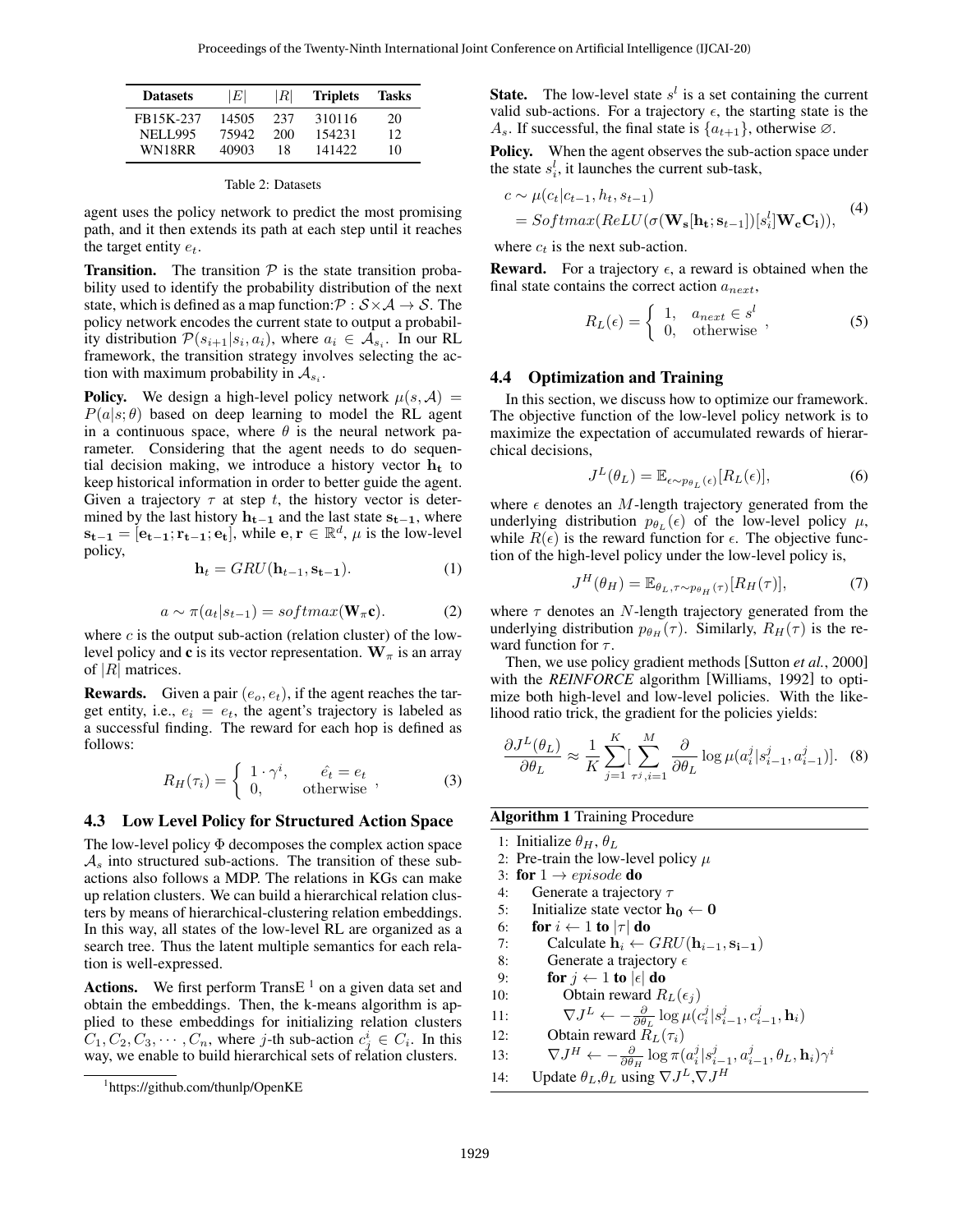| Data           | Metric     | TransE | ComplEX | ConvE | <b>NeuralLP</b> | <b>MINRVA</b> | <b>RLH</b> |
|----------------|------------|--------|---------|-------|-----------------|---------------|------------|
|                | Hit@1      | 0.514  | 0.614   | 0.672 |                 | 0.663         | 0.692      |
| <b>NELL995</b> | Hit@3      | 0.678  | 0.784   | 0.808 |                 | 0.773         | 0.768      |
|                | Hit@10     | 0.751  | 0.815   | 0.864 |                 | 0.831         | 0.873      |
|                | <b>MRR</b> | 0.456  | 0.652   | 0.747 |                 | 0.725         | 0.723      |
|                | Hit@1      | 0.248  | 0.318   | 0.313 | 0.166           | 0.217         | 0.342      |
| FB15K-237      | Hit@3      | 0.401  | 0.415   | 0.447 | 0.248           | 0.329         | 0.457      |
|                | Hit@10     | 0.450  | 0.542   | 0.601 | 0.348           | 0.456         | 0.648      |
|                | MRR        | 0.361  | 0.374   | 0.410 | 0.227           | 0.293         | 0.460      |
|                | Hit@1      | 0.289  | 0.319   | 0.402 | 0.376           | 0.413         | 0.453      |
| WN18RR         | Hit@3      | 0.475  | 0.459   | 0.453 | 0.468           | 0.456         | 0.483      |
|                | Hit@10     | 0.560  | 0.462   | 0.519 | 0.657           | 0.513         | 0.516      |
|                | MRR        | 0.359  | 0.428   | 0.438 | 0.463           | 0.448         | 0.481      |

Table 3: Link Prediction on three KGC benchmarks.

| <b>Tasks</b>         | TransE | PRA  | <b>DeepPath</b> | <b>MINERVA</b> | <b>M</b> Walk | RLH  |
|----------------------|--------|------|-----------------|----------------|---------------|------|
| AthletePlaysForTeam  | 62.7   | 54.7 | 72.1            | 82.7           | 84.7          | 86.9 |
| AthletePlaysInLeague | 77.3   | 84.1 | 92.7            | 95.2           | 97.8          | 94.6 |
| AthleteHomeStadium   | 71.8   | 85.9 | 84.6            | 92.8           | 91.9          | 93.4 |
| AthletePlaysSport    | 87.6   | 47.4 | 91.7            | 98.6           | 98.3          | 97.4 |
| TeamPlaySports       | 76.1   | 79.1 | 69.6            | 87.5           | 88.4          | 89.1 |
| OrgHeadquaterCity    | 62.0   | 79.0 | 79.0            | 94.5           | 95.0          | 93.6 |
| BornLocation         | 67.7   | 81.1 | 69.9            | 82.7           | 84.2          | 87.3 |
| PersonLeadsOrg       | 75.1   | 68.1 | 75.5            | 83.0           | 81.2          | 81.4 |
| OrgHiredPerson       | 71.9   | 66.8 | 79.0            | 83.0           | 88.8          | 89.5 |
|                      |        |      |                 |                |               |      |
| Overall              | 72.3   | 71.8 | 78.41           | 88.4           | 90.0          | 90.2 |
| adjoins              | 68.4   | 41.8 | 69.1            | 71.8           | 64.8          | 79.1 |
| contains             | 56.7   | 32.5 | 39.8            | 41.5           | 53.8          | 68.4 |
| personNationality    | 44.2   | 42.1 | 52.8            | 62.1           | 59.1          | 61.9 |
| musicianOrigin       | 38.2   | 18.5 | 23.7            | 23.8           | 33.8          | 46.7 |
| capitalOf            | 42.5   | 25.8 | 43.8            | 48.9           | 44.0          | 53.6 |
| filmWritten          | 56.1   | 32.1 | 36.5            | 59.1           | 57.2          | 72.5 |
| filmLanguag          | 61.5   | 45.1 | 52.5            | 58.9           | 62.3          | 68.2 |
| filmDirector         | 41.5   | 32.8 | 45.6            | 38.9           | 31.8          | 48.3 |
|                      |        |      |                 |                |               |      |
| Overall              | 45.3   | 31.5 | 39.8            | 42.3           | 43.8          | 59.2 |

Table 4: The MAP scores on NELL995 and FB15K-237.

$$
\frac{\partial J^H(\theta_H)}{\partial \theta_H} \approx \frac{1}{K} \sum_{j=1}^K \left[ \sum_{\tau^j, i=1}^N \frac{\partial}{\partial \theta_H} \log \pi(a_i^j | s_{i-1}^j, a_{i-1}^j, \theta_L) \gamma^i \right].
$$

where  $\pi$  and  $\mu$  are respectively the high-level policy and the low-level policy.

The training process is shown in Algorithm 1. In order to improve the training stability of our model, we adopt some tricks for our models. 1) We first pre-train the low-level policy network by fixing the high-level policy. Then, these two networks are jointly trained. 2)We add regularized terms into the policy networks for controlling the over-fitting, and  $\lambda$  is regularization. We employ *ADAM* [Kingma and Ba, 2014] to optimize the policy network. The parameters are updated every  $\kappa$  episodes.

#### 5 Experiments Settings

**Datasets.** We conducted experiments on three datasets: 1) NELL995 released by [Xiong *et al.*, 2017] is generated from the 995-th dump of Never Ending Language Learning [Carlson *et al.*, 2010]. 2) FB15K-237, a subset of FB15K where inverse relations are removed is a knowledge base where all entities are present in Wikilinks database. 3) WN18RR is a subset of Wordnet, which provides semantic knowledge of words. Details about these datasets are shown in Table 2.

For evaluating the performance of KGR, our experiments are mainly based on two applications:

• Relation Link Prediction. Given a query  $(h, ?, t)$ , relation prediction is to predict the relation between the head entity  $h$  and the tail entity  $t$ . First, we remove all links of the ground-truth relation  $r$  in the KG. Then the agent tries to infer and walk through the KG to reach the target entity. By collecting the path between entity pairs, we feed the path features into path ranking algorithm (PRA) [Lao *et al.*, 2011], which trains a per-relation classifier to predict the existence of the ground-truth relation  $r$  in the way of binary classification. In this way, the test set containing positive and negative query pairs is evaluated, then we report the mean average precision (MAP) scores for each task.

• Entity Link Prediction. Given a query  $(h, r, ?)$  or  $(?, r, t)$ , we produce a ranking of the entities by carrying out knowledge graph reasoning, and we then do a beam search with a beam width of 50 and rank entities by the probability of the trajectory reaching the correct entity. In this way, Hit@1,3,10 and mean reciprocal rank (MRR) are calculated from the ranking process, which are standard metrics for knowledge grah completion tasks [Bordes *et al.*, 2013].

Baselines. We compared some popular knowledge graph completion approaches, TransE [Bordes *et al.*, 2013], ComplEX [Yih *et al.*, 2011], ConvE [Dettmers *et al.*, 2018], and some multi-hop reasoning methods, PRA [Lao *et al.*, 2011], NeuralLP [Yang *et al.*, 2017], DeepPath [Xiong *et al.*, 2017], MINERVA [Das *et al.*, 2018].

Hyper-parameter Settings. In the training stage, the key hyper-parameter settings are as follows. The maximum length of the high-level policy  $l_H$  is fixed to 4. The maximum length of the low-level policy  $l<sub>L</sub>$  is fixed to 2. The reward factor  $\gamma$  is 1.2, and the batch size  $\kappa$  is 100. the vector dimension  $d$  is 100. The clustering number for  $i$ -th relation cluster is  $2i - 1$ . The regularization  $\lambda$  is 0.005. The network architecture parameters is optimized by grid-search in the valid set.

#### 6 Results and Discussion

#### 6.1 Link Prediction

Entity Link Prediction. In this task, we conduct *link prediction* experimental based on the entity prediction metric on three standard datasets, NELL995, FB15K-237, and WN18RR. Note that NeuralLP does not scale to NELL995, therefore the results are not included. The MAP results are shown in Table 3.

On NELL995 and WN18RR, our model demonstrates competitive results compared to other approaches. Meanwhile, our model significantly outperforms other baselines on FB15K-237, which obviously differs from NELL995 and WN18RR. We further analyzed the type structure of relations on FB15K-237. Then we observed that the query number of 1-to-M is larger than the M-to-1, where respectively 54% compared to 26% on FB15K-237[Bordes *et al.*, 2013]. It indicates that FB15K-237 has many multiple-semantic relations. Accordingly, multi-hop reasoning methods (PRA, NeuraLP, MINERVA) present worse performance than single-hop reasoning (TransE, ComplEX, ConvE) on FB15K-237. The results reveal that the search process of multi-hop reasoning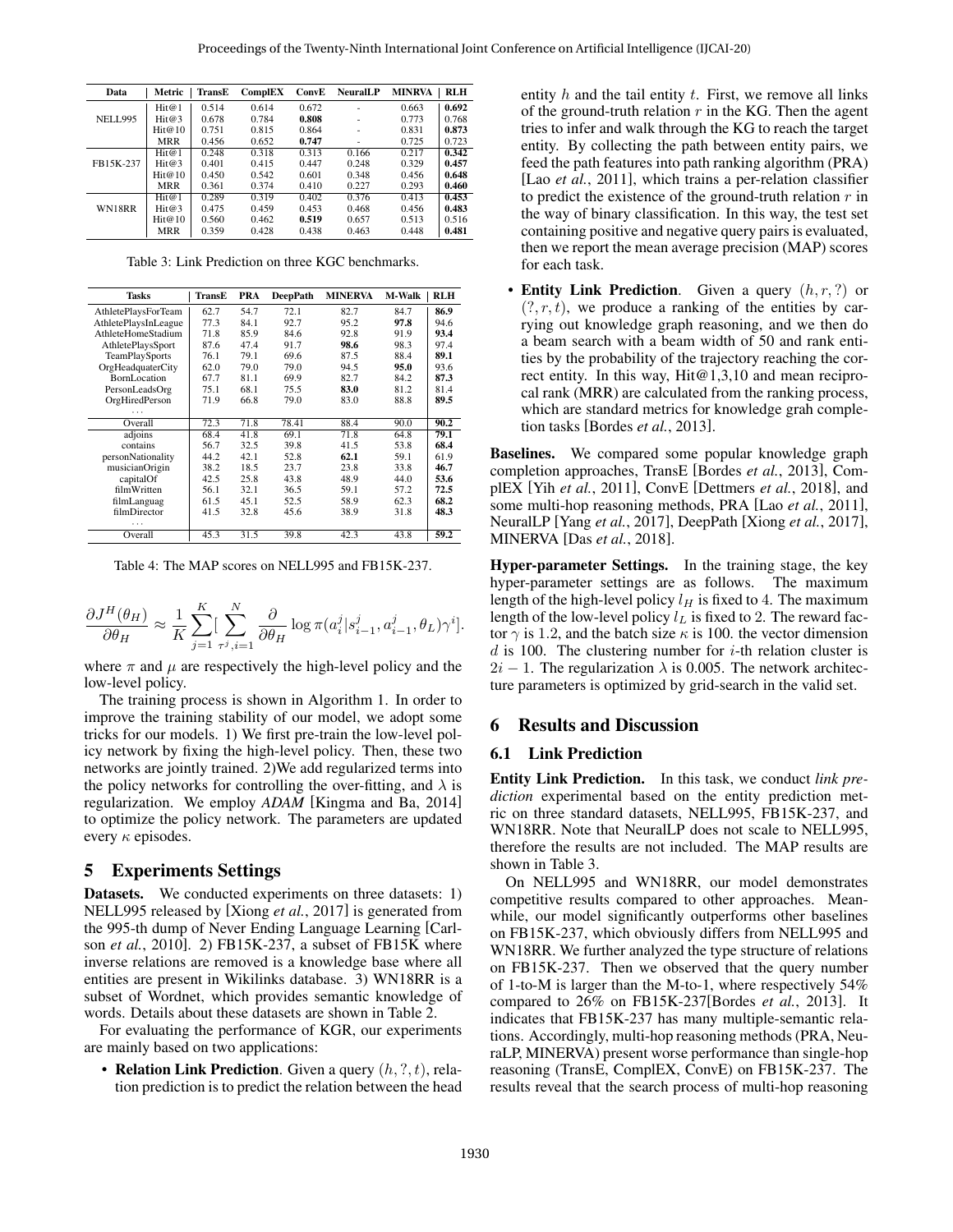| ID | <b>Query 1:</b> (Texas, ?, Oklahoma) $\rightarrow$ (Texas, adjoins, Oklahoma)                                                                                                                      | Prediction |
|----|----------------------------------------------------------------------------------------------------------------------------------------------------------------------------------------------------|------------|
|    | <b>MINERVA</b>                                                                                                                                                                                     |            |
|    | Texas <sup>country</sup> United States of America <sup>country<sup>-1</sup>Oklahoma</sup>                                                                                                          |            |
| 2  | Texas <sup>country</sup> United States of America <sup>country<sup>-1</sup> Louisiana<sup>adjoin-1</sup> Oklahoma</sup>                                                                            |            |
| 3  | Texas <sup>adjoins</sup> Louisiana <sup>country</sup> United States of America <sup>country<sup>-1</sup> Arkansas</sup>                                                                            | $\times$   |
|    | <b>RLH</b>                                                                                                                                                                                         |            |
| 4  | Texas <sup>country</sup> United States of America <sup>contains</sup> Oklahoma                                                                                                                     |            |
| 5  | Texas $\overset{first. Level}{\longrightarrow}$ United States of America $\overset{contains}{\longrightarrow}$ Oklahoma                                                                            |            |
| 6  | Texas $\overset{contrry}{\longrightarrow}$ United States of America $\overset{contains}{\longrightarrow}$ University of Oklahoma $^{state\_province\_region}$ Oklahoma                             |            |
|    | <b>Query 2:</b> (Ingrid Bergman, languages, ?) $\rightarrow$ (Ingrid Bergman, languages, German)                                                                                                   |            |
|    | <b>MINERVA</b>                                                                                                                                                                                     |            |
|    | Ingrid Bergman $\stackrel{film}{\longrightarrow}$ Casablanca $\stackrel{language}{\longrightarrow}$ German                                                                                         |            |
| 8  | Ingrid Bergman $\stackrel{film}{\longrightarrow}$ Gaslight $\stackrel{film-1}{\longrightarrow}$ Joseph Cotten $\stackrel{film}{\longrightarrow}$ Citizen Kane                                      |            |
| 9  | Ingrid Bergman $\stackrel{award}{\longrightarrow}$ Academy Award for Best Actress $\stackrel{award}{\longrightarrow}$ Piper Laurie $\stackrel{nominated-for}{\longrightarrow}$ Frasier             | $\times$   |
|    | <b>RLH</b>                                                                                                                                                                                         |            |
| 10 | Ingrid Bergman $\stackrel{film}{\longrightarrow}$ SportsLeague mlb $\stackrel{Murderon the Orient Express}{\longrightarrow}$ SportsTeam chicago cubs $\stackrel{language}{\longrightarrow}$ German |            |
| 11 | Ingrid Bergman $\overset{film}{\longrightarrow}$ Casablanca $\overset{language}{\longrightarrow}$ German                                                                                           |            |
| 12 | $\text{Ingrid Bergman} \xrightarrow{wavard} \text{Academy Award for Best Supporting Actress} \xrightarrow{nominated for} \text{Roman Holiday} \xrightarrow{language} \text{German}$                |            |

Table 5: Reasoning path cases on the two queries: (Texas,?,Oklahoma), (Ingrid Bergman,languages,?).

methods is prone to be stuck in the local nodes with highdegree centrality, resulting in a fail to reach the correct entity.

Comparing to MINERVA, our approach has superior performance, indicating that the hierarchical cognition mechanism can handle multiple semantic issues.

Relation Link Prediction. In this experiment, we perform relation prediction for two datasets, NELL995, FB15K-237. The results of MAP are reported in Table 4. As the results show for NELL995, despite of failing to achieve all improvements on each task, our approach performs better on the relations with multiple semantics. For instance, 'OrgHirePerson', 'agentBelongToOrg', 'WorksFor', 'PersonLeadOrg'. Similarly to entity prediction experiments, our model outperforms other baselines in most tasks on FB15K-237.

In summary, link prediction results demonstrate that our model succeeds multi-hop reasoning on KGs with competitive performance, therefore providing interpretable reasoning path to users, and it is also favorable to handle the multiple semantic issues.

## 6.2 Reasoning Path Case Study

To investigate the property of reasoning paths, we present the reasoning paths found by the approaches (MINERVA, RLH) for two typical queries on FB15K-237. Table 5 shows the top-three frequency paths found by MINERVA and RLH. For the two queries, our approach all achieves the correct target entity, but MINERVA gets 4/6 hits. Note that MIN-ERVA adds the inverse relation of each edge, i.e., for an edge  $(e_1, r, e_2) \in U$ , the edge  $(e_2, r^{-1}, e_1)$  to the graph. Consequently, the agent trained by MINERVA has the ability to reversely infer the reasoning paths. However, we observe that this operation significantly suppresses the reasoning process when the intermediate entities or relations are key nodes with high degree centrality, such as 'United States of America', 'country' and 'film' in Table 5. Once the agent is at this kind of nodes, the large action space hinders the decision of the policy. As a result, we observe a high-frequency occurrence of relations with high-degree centrality in path 1-3, 7-9. Contrastively, our model learns reasoning chains with wider concepts. For instance, 'country', 'first level', and 'state province region' are all in the multiple meanings of 'sub-part of'. In brief, the reasoning cases reveal that our model can learn the structural semantics of actions to identify both specific actions and sub-actions, therefore achieves improvement.

## 7 Conclusions

In this paper, we study multiple semantic issue where an entity or relation has multiple meanings during multi-hop knowledge graph reasoning. In order to address the problem, we consider the way that a human being handles ambiguous situations as a promising solution. We therefore design a HRL framework with a hierarchical decision making mechanism. The mechanism is implemented by a hierarchy of the high-level policy and the low-level policy. The high-level policy learns historical information. Meanwhile, the low-level policy is responsible for learning sub-actions as well as dividing each entire action space into a smaller action space. As a result, the multiple semantics of each relation can also be learned. In this way, our proposed approach can deal with multiple semantic issue in the multi-hop reasoning tasks. Experimental results show our model demonstrates competitive performance compared with existing knowledge graph completion methods. In particular, our approach achieves significant improvements on the tasks with multiple semantic issue.

## Acknowledgements

This work was supported in part by NSFC under Grants 61822113, 62041105, 61872360, 61973162, STMP of Hubei Province under Grant 2019AEA170, NSF of Hubei Province under Grants 2018CFA050, FRFCU under Grant 413000092, 413000082, and 30918011319, Supercomputing Center of Wuhan University, Youth Innovation Promotion Association CAS (2017210), NSF of Jiangsu Province (BK20171430), and Australian Research Council (FT190100039).